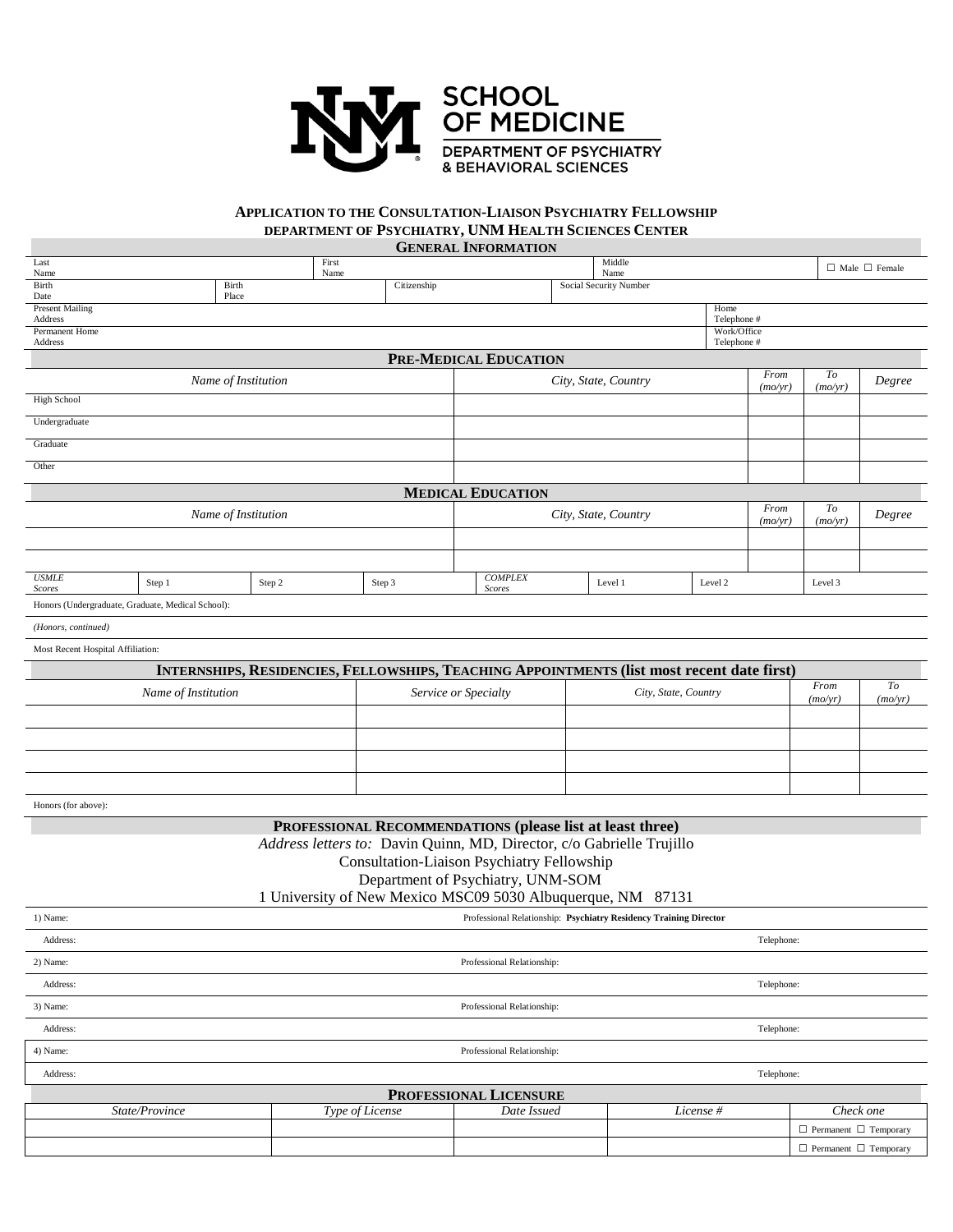#### **ADDITIONAL INFORMATION**

Language Fluencies:

Cultural Competencies:

Special Skills:

# Military<br>Status:

#### **WRITTEN STATEMENT**

Military Obligation:  $\Box$  Completed  $\Box$  Pending  $\Box$  None

Please attach a personal statement. We suggest that you consider including the following:

- a biographical sketch, including the development of your interest in addiction psychiatry;
- your previous clinical experience with addiction psychiatry;
- your research experience or additional relevant accomplishments;
- your special areas of interest and/or theoretical orientation in addiction psychiatry;
- your educational goals for your addiction psychiatry fellowship;
- your eventual career goals following your fellowship;
- your interest in the addiction psychiatry fellowship at the University of New Mexico
- any other information which you would like us to consider.

## **FOREIGN MEDICAL GRADUATES**

| <i>ECFMG</i><br><b>Information</b>                                                                                                                                                                            | $\Box$ Interim $\Box$ Standard | Certificate #                                  | <b>Basic Science</b><br>Score | <b>Clinical Science</b><br>Score |                                                                                | English<br>Score | Please enclose a copy of your<br>ECFMG exam certificate. |  |  |
|---------------------------------------------------------------------------------------------------------------------------------------------------------------------------------------------------------------|--------------------------------|------------------------------------------------|-------------------------------|----------------------------------|--------------------------------------------------------------------------------|------------------|----------------------------------------------------------|--|--|
| <b>TOEFL Examination Information</b>                                                                                                                                                                          |                                | TOEFL Exam Taken:<br>$\Box$ Yes $\Box$ No      |                               |                                  | If you took the TOEFL, please enclose a copy of your TOEFL exam certificate.   |                  |                                                          |  |  |
| <b>FMGEMS</b> Examination Information                                                                                                                                                                         |                                | <b>FMGEMS</b> Exam Taken: $\Box$ Yes $\Box$ No |                               |                                  | If you took the FMGEMS, please enclose a copy of your FMGEMS exam certificate. |                  |                                                          |  |  |
| $\Box$ Currently possess a US visa $\Box$ Application in progress $\Box$ Exchange visitor $\Box$ Permanent $\Box$ Immigrant $\Box$ Refugee $\Box$ Other - please describe below<br>United States Visa Status: |                                |                                                |                               |                                  |                                                                                |                  |                                                          |  |  |

(US Visa Status – comments):

## **APPLICATION INSTRUCTIONS**

- 1) Attach a recent 2 ½ x 3-inch photograph where indicated below.
- 2) Request that letters of recommendation be sent to us from the references you have listed on this application.
- 3) Request that an official copy of your medical school transcript(s) be sent to us (the address is listed in #6 below).
- 4) Request that USMLE or COMPLEX transcript be sent to us (the address is listed in #6 below).
- 5) Complete, sign, and date this application.
- 6) Send this application, along with your personal statement, a current *curriculum vitæ*, and any other requested information, to:

Davin Quinn, MD c/o Gabrielle Trujillo University of New Mexico – Department of Psychiatry 1 University of New Mexico MSC09 5030 Albuquerque, NM 87131

If you have any questions about the application process please contact the Fellowship Coordinator, Gabrielle Trujillo, either by telephone at (505) 272-6203, or by email at gtrujillo@salud.unm.edu. We will contact you when your application file is complete. Thank you for your interest in our fellowship.

### **SIGNATURE AND PHOTOGRAPH**

Signature of Applicant: \_\_\_\_\_\_\_\_\_\_\_\_\_\_\_\_\_\_\_\_\_\_\_\_\_\_\_\_\_\_\_\_\_\_\_\_\_\_\_\_\_\_\_\_\_\_\_\_\_\_

Date:

## Recent Photograph  $2\frac{1}{2}$  x 3 inches Color or black & white